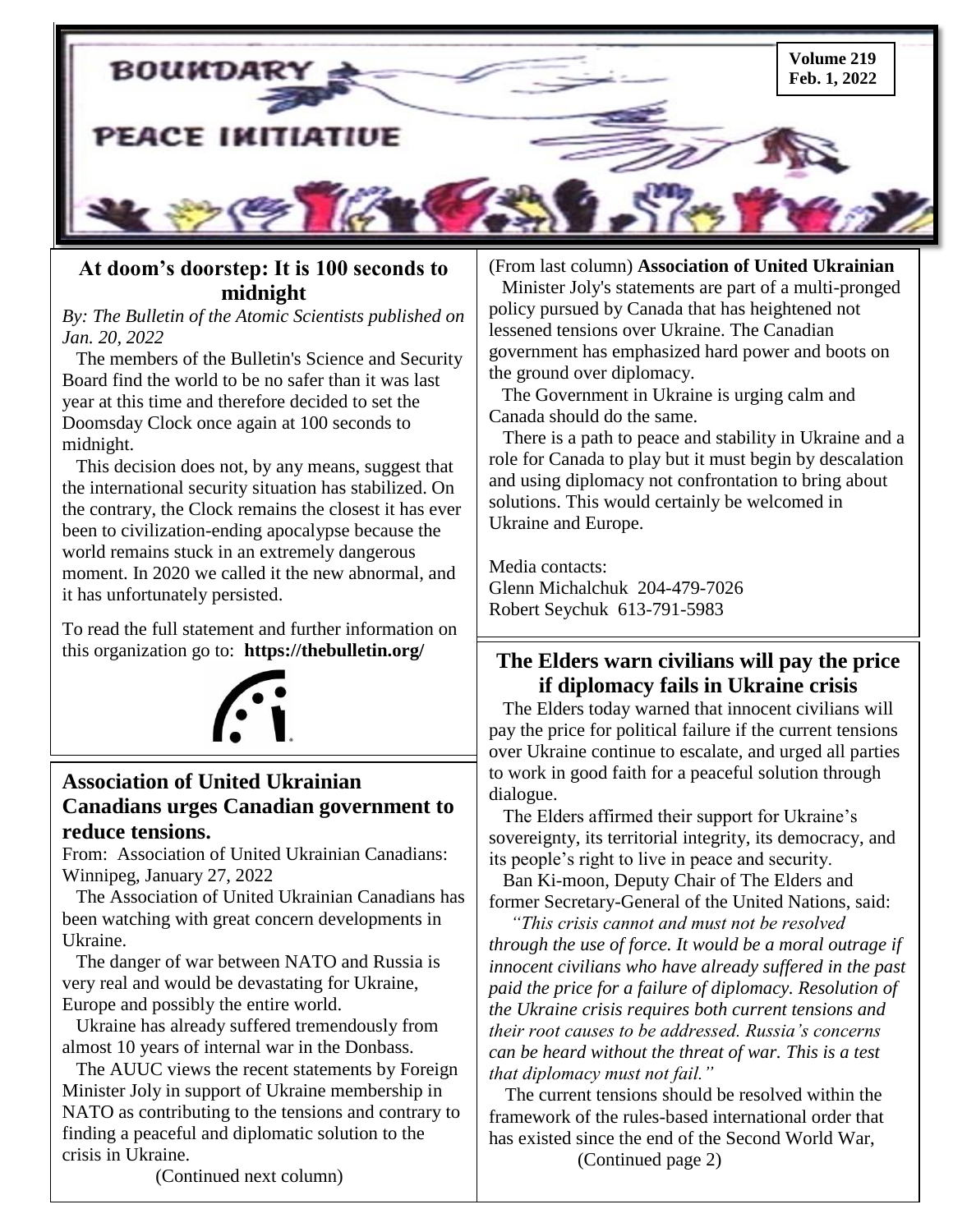with all parties abiding by the principles of the UN Charter to which they have subscribed.

 The first thing necessary to diffuse the tension is for President Putin to reverse the build-up of troops on Russia's Ukrainian border.

 Further escalation leading to military action will cause needless deaths, create long-term insecurity for all parties, and have destabilizing consequences beyond Ukraine.

 The Elders urged the leaders involved to act in their citizens' wider interests, rather than pursuing short-term nationalist agendas. All parties should approach dialogue constructively, understanding each other's legitimate security concerns and increasing the space for a peaceful solution.

#### **About The Elders**

 The Elders are independent leaders using their collective experience and influence for peace, justice and human rights worldwide. The group was founded by [Nelson Mandela](https://theelders.cmail20.com/t/y-l-bskjuy-yucdybil-t/) in 2007.

 The Elders are [Ban Ki-moon](https://theelders.cmail20.com/t/y-l-bskjuy-yucdybil-i/) (Deputy Chair), [Gro](https://theelders.cmail20.com/t/y-l-bskjuy-yucdybil-d/)  [Harlem Brundtland,](https://theelders.cmail20.com/t/y-l-bskjuy-yucdybil-d/) [Zeid Raad Al Hussein,](https://theelders.cmail20.com/t/y-l-bskjuy-yucdybil-h/) [Hina](https://theelders.cmail20.com/t/y-l-bskjuy-yucdybil-k/)  [Jilani,](https://theelders.cmail20.com/t/y-l-bskjuy-yucdybil-k/) [Ellen Johnson Sirleaf,](https://theelders.cmail20.com/t/y-l-bskjuy-yucdybil-u/) [Ricardo Lagos,](https://theelders.cmail20.com/t/y-l-bskjuy-yucdybil-o/) [Graça](https://theelders.cmail20.com/t/y-l-bskjuy-yucdybil-b/)  [Machel](https://theelders.cmail20.com/t/y-l-bskjuy-yucdybil-b/) (Deputy Chair), [Juan Manuel Santos,](https://theelders.cmail20.com/t/y-l-bskjuy-yucdybil-n/) [Mary](https://theelders.cmail20.com/t/y-l-bskjuy-yucdybil-p/)  [Robinson](https://theelders.cmail20.com/t/y-l-bskjuy-yucdybil-p/) (Chair) and [Ernesto Zedillo.](https://theelders.cmail20.com/t/y-l-bskjuy-yucdybil-x/)

[Martti Ahtisaari,](https://theelders.cmail20.com/t/y-l-bskjuy-yucdybil-m/) [Ela Bhatt,](https://theelders.cmail20.com/t/y-l-bskjuy-yucdybil-c/) [Lakhdar Brahimi,](https://theelders.cmail20.com/t/y-l-bskjuy-yucdybil-q/) [Fernando](https://theelders.cmail20.com/t/y-l-bskjuy-yucdybil-a/)  [Henrique Cardoso,](https://theelders.cmail20.com/t/y-l-bskjuy-yucdybil-a/) and [Jimmy Carter](https://theelders.cmail20.com/t/y-l-bskjuy-yucdybil-f/) are Elders Emeritus.

 [Desmond Tutu](https://theelders.cmail20.com/t/y-l-bskjuy-yucdybil-z/) (1931-2021) and [Kofi Annan](https://theelders.cmail20.com/t/y-l-bskjuy-yucdybil-v/) (1938- 2018) were founding members of The Elders and served as Chairs from 2007 to 2013 and 2013 to 2018 respectively.

# **Why Russia Is Crazy**

By: David Swanson [https://davidswanson.org/why](https://davidswanson.org/why-russia-is-crazy/)[russia-is-crazy/](https://davidswanson.org/why-russia-is-crazy/) 

 how aggressive and vicious the list is, how it would us by a considerate Western press careful of our The full extent of Russia's lunacy is hidden from delicate sensibilities. The demands that [Russia](https://www.theguardian.com/world/2021/dec/17/russia-issues-list-demands-tensions-europe-ukraine-nato) made [back](https://americanmilitarynews.com/2021/12/putin-demands-that-west-provide-russia-with-security-guarantees-immediately/) in [December](https://news.sky.com/story/russia-sets-out-list-of-demands-from-nato-in-draft-security-deal-12498296) are [described](https://www.nytimes.com/2021/12/17/world/europe/russia-nato-security-deal.html) by [numerous](https://abcnews.go.com/International/russia-makes-sweeping-demands-security-guarantees-us-amid/story?id=81821816) news [articles,](https://www.themoscowtimes.com/2021/12/20/russia-demands-urgent-us-talks-warning-of-military-response-a75880) but the list of demands itself is found in very few [places.](https://www.intellinews.com/russia-issues-a-five-point-list-of-demands-229829/) When you see it, you quickly understand why. The horror of it could shock you right off your sofa. We're told by our newspapers start a new Cold War, and so on, yet articles much longer than the list itself choose not to tell us what exactly it is, clearly for fear that we couldn't handle it.

 You've been warned. Here is the list: (Continued next column)

### **Why Russia Is Crazy**

*Article 1: the parties should not strengthen their security at the expense of Russia's security;* This is the central substantive stupidity, right at the top  $-$  a classic Shock and Awe strategy from the Evil Dr. Putin. The United States and NATO have gone to great lengths to strengthen their security. They've added nations to NATO, marching ever eastward. They've torn up treaties including the Anti-Ballistic Missiles Treaty. They've built missile bases in Romania and Poland. They've staged major war rehearsals near Russia's border. They've shipped weapons to Ukraine despite honestly not caring for the Nazi elements in the government there. You can imagine if Russia had done all of this in Ontario how important that would be to Russia's security, and how irrelevant and offensive it would be to suggest that it really mattered if it was at the expense of someone else's security. Insanity! *Article 2: the parties will use multilateral* 

*consultations and the NATO-Russia Council to address points of conflict;* This is a purely gratuitous atrocity. Imagine suggesting that everybody sit down and talk. Truly, Moscow should be bombed just for this

alone. *Article 3: the parties reaffirm that they do not consider each other as adversaries and maintain a dialogue;* Holy !% @^#\$&^! Can you imagine the impact just on NATO's demand that European nations all spend more on weapons? Not consider Russia an adversary?! This has been the top money-maker since 1917 (WWII notwithstanding). Putin wants to toss it out, just like that. The audacity! An indictment for the crime of aggression ought to be introduced at the International Criminal Court immediately.

*Article 4: the parties shall not deploy military forces and weaponry on the territory of any of the other states in Europe in addition to any forces that were deployed as of May 27, 1997;* Now we get into truly certifiable territory. To begin with there is the level of disrespect for the fine job NATO has done in Afghanistan or Libya for example — surely this does not originate in a sane mind. Then there's the loss in weapons sales that's simply unfathomable. Consider the economic impact: thousands of people would have to get better-paying, more-sustainable jobs they could feel better about. Incredible. The fact that Putin's minions allow this stuff to make it into print simply shows the extent of the power he wields over them.

*Article 5: the parties shall not deploy land-based intermediate- and short-range missiles adjacent to the other parties;* Off the deep end! I live in the United States and want nothing more than missiles in (Continued page 3)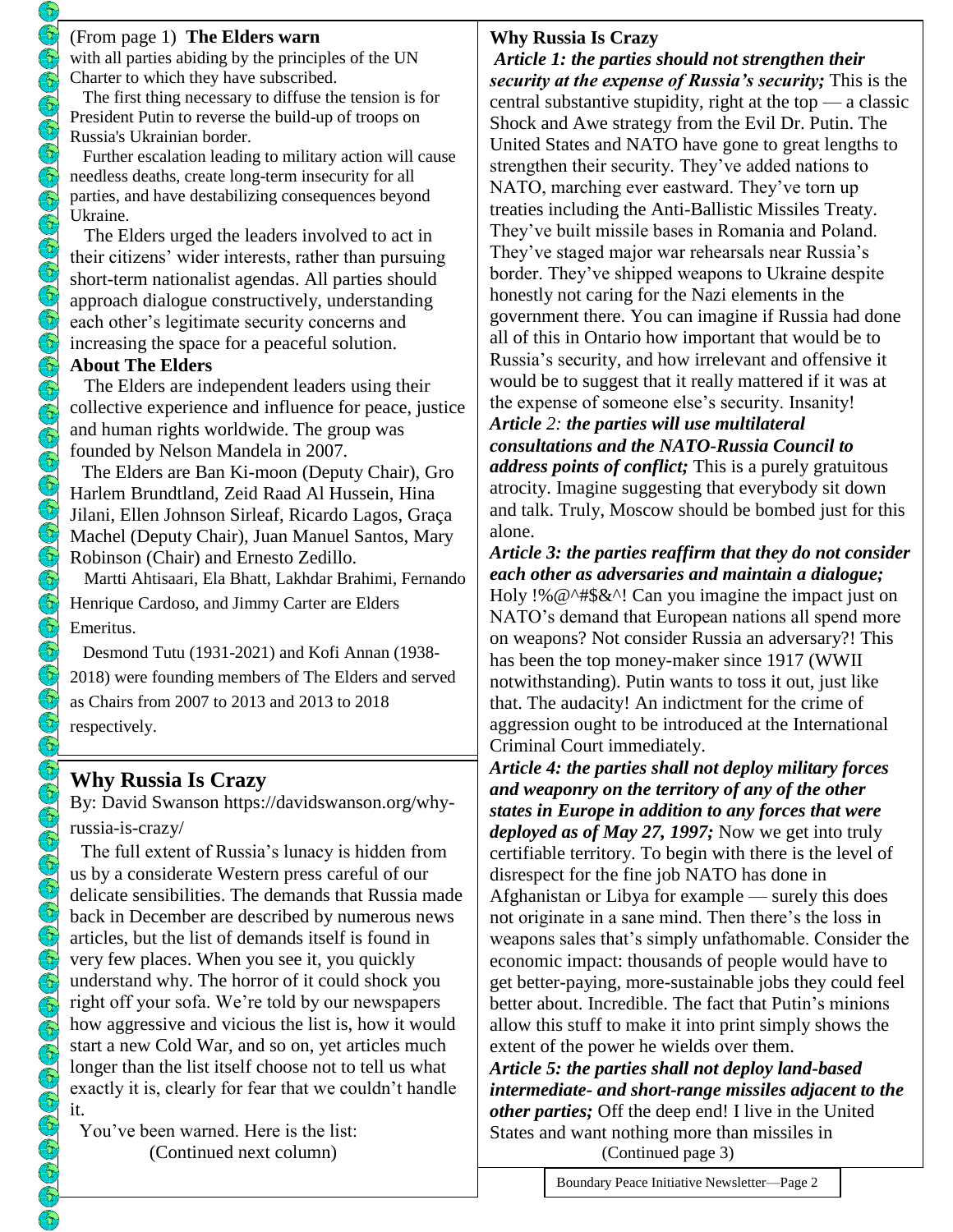#### **Our Mission**

The Boundary Peace Initiative represents people of diverse backgrounds officially brought together in 2002  $\sum_{n=1}^{\infty}$  because of our mutual concern for the rise in world conflict. Our mandate is to participate in multilateral nonviolent conflict resolution in support of global human  $\bigcirc$  rights, ecological and environmental sustainability and  $\mathbf{\hat{\Omega}}$  international law through education, sharing of  $\sqrt{\xi_0}$  information, dialogue and activism locally and globally. We encourage and seek your participation in our mutual work for true peace based on social justice, equality,  $\mathbb{Z}$ accountability, integrity, honour, respect, etc in order to build a better world today and future generations.

#### **BPI web site: [www.boundarypeaceinitiative.org](http://www.boundarypeaceinitiative.org/)** *For info contact Laura at (250) 444-0524 or (250) 442- 0434 or email: [L4peace@telus.net](mailto:L4peace@telus.net).*

### (From page 2) **Why Russia Is Crazy**

 $(\epsilon)$ 

 $\left(\widehat{\mathbf{b}}\right)$  $\mathcal{E}_\mathcal{D}$ 

E E

 $\left(\overline{\mathbf{b}}\right)$  $\mathfrak{F}$  $\mathcal{E}$  $\mathcal{E}$  $\mathbb{G}$ 

E E  $\widetilde{\Theta}$  $\bigcirc$  $(\hat{t})$  $\mathcal{L}$ 

 $\left(\begin{smallmatrix} 2\\ 0\end{smallmatrix}\right)$ 

 $\left(\frac{1}{2}\right)$ 

 $\mathcal{L}(\mathcal{D})$ 

Mexico and Canada. I'm not old enough to remember it, but there was a time when the United States famously welcomed missiles in Cuba. Let's be rational about this. Russia is playing one doll short of a Matryoshka.

*Article 6: all member States of the North Atlantic Treaty Organization commit themselves to refrain from any further enlargement of NATO, including the accession of Ukraine as well as other States;* Should we be offended or understanding of the addled brain that produces such insults? The expansion of NATO has proven incredibly effective. For 30 straight years the Warsaw Pact has not only been contained but actually shown no signs of existing. And you want to mess with that success? *Article 7: the parties that are member States of the North Atlantic Treaty Organization shall not conduct any military activity on the territory of Ukraine as well as other States in the Eastern Europe, in the South Caucasus and in Central Asia; and* Need I say more? This would be like asking Russia not to stage war rehearsals in British Columbia. Who doesn't want that? Ridiculous! Think of the tourism benefits!

### *Article 8: the agreement shall not be interpreted as affecting the primary responsibility of the Security Council of the United Nations for maintaining international peace and security.*

 The final note. Classic. They're practically openly admitting to sending helicopters full of globalist aliens to take our guns and turn us homosexual. Why are straightjackets for all Russkies not the proper solution?



 $\overline{a}$ 

# **Reflections on Black Lives Matter 2**

**By:** Robert M. Macrae, Castlegar, BC

 If you plan to read one book this year, I recommend *Caste: The Origins of Our Discontents* (2020) by Isabel Wilkerson: a Pulitzer Prize winning journalist, a Howard University graduate, writer for major American newspapers, journalism professor, and Chicago Bureau Chief for *The New York Times*.

 *Caste* is well-written, scrupulously researched, meticulously edited. It leads logically through a progression of ideas, each thoughtfully explained and illustrated by example. Some examples are historic, others personal to Wilkerson. Most are deeply disturbing. For example, there were decades when African-Americans were being lynched every three to four days. The word lynch conceals its barbaric truth: widely accepted mob-torture and murder of innocent African-Americans.

 Wilkerson describes the American caste system. She differentiates between caste and class. While we can be born into both, there is no mobility between castes, regardless of our effort, successes, wealth, wit, or friends. From birth to death, we are locked into a caste. If that caste is the lowest, our opportunities are grossly limited, our life expectancy plummets, justice and joy are meaningless.

 As Wilkerson explains, lower castes are dehumanized and stigmatized on the basis of a wilful corruption of divine and natural law. Deliberate cruelty and terror ruthlessly enforce castes. Wilkerson examines the American caste system based on skin colour. As she explains, scientifically, the concept of human races is nonsense, but since 1619, skin colour has rigidly defined life in America.

 She quotes Alexander H. Stephens, vice president of the American Confederacy, "the negro is not equal to the white man." Negro slavery, said Stephens, is natural and normal. He proudly proclaimed the Confederate government as the first in history based on this great moral truth.

 Confederate general Robert E. Lee said, "blacks are immeasurably better off here than in Africa" … "the painful discipline they are undergoing is necessary for their instruction as a race" and "slavery is a greater burden to slave owners than to the enslaved."

 Following the Civil War, amnesty allowed Confederate president, Jefferson Davis, to retire comfortably to a Mississippi plantation. Robert E. Lee was never summoned to account for his treasonous acts nor his abuses to slaves. He served no prison time, but became a college president. Scores of memorials and (Continued page 4)